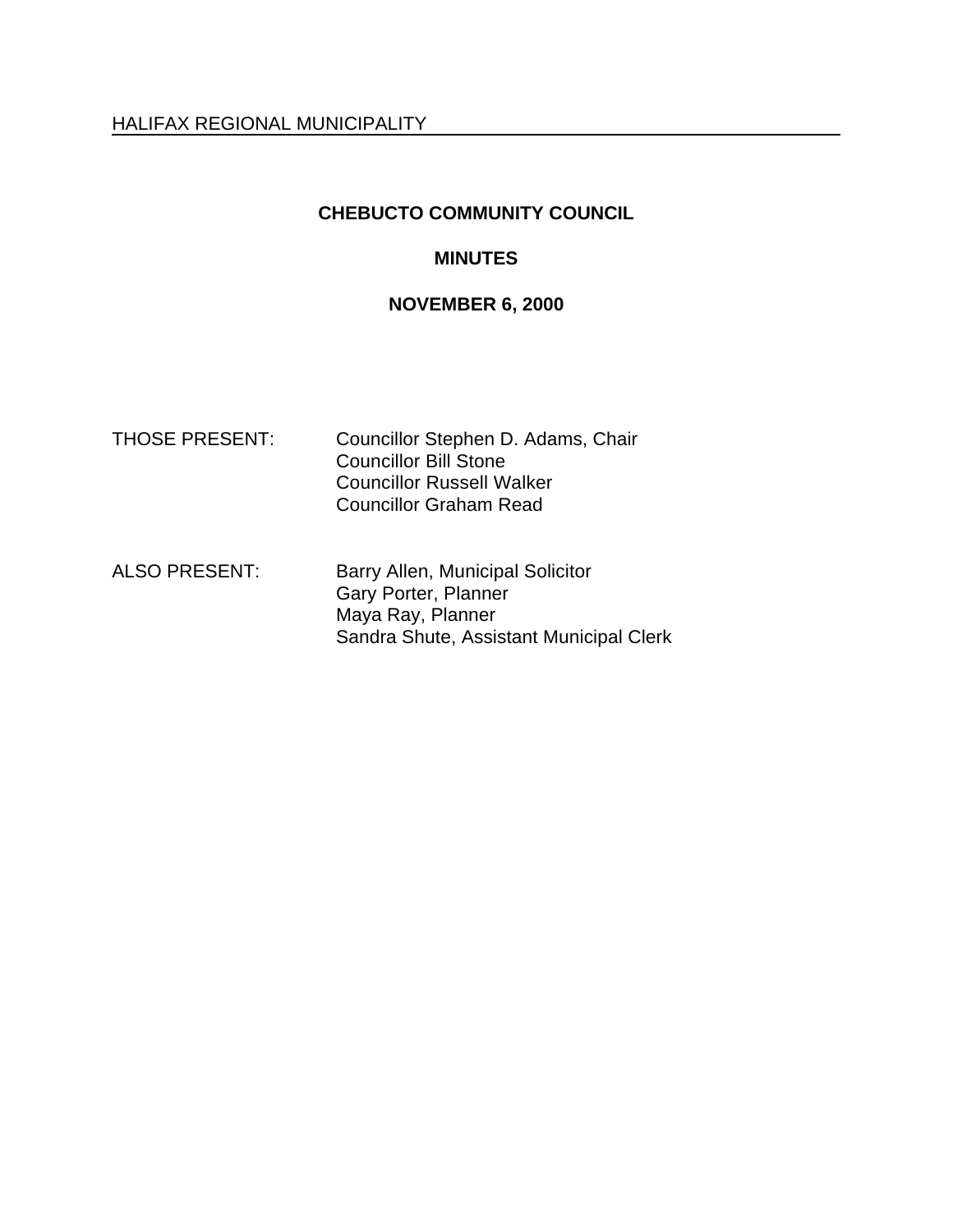# **TABLE OF CONTENTS**

| 1.  |                                            |                                                                                                                                                                                                                                                             |  |
|-----|--------------------------------------------|-------------------------------------------------------------------------------------------------------------------------------------------------------------------------------------------------------------------------------------------------------------|--|
| 2.  | <b>Approval of Minutes</b>                 |                                                                                                                                                                                                                                                             |  |
|     | 2.1<br>2.2                                 |                                                                                                                                                                                                                                                             |  |
| 3.  |                                            | Approval of the Order of Business and Approval of Additions and Deletions 4                                                                                                                                                                                 |  |
| 4.  | <b>Business Arising Out of the Minutes</b> |                                                                                                                                                                                                                                                             |  |
|     | 4.1                                        | <b>Status Sheet Items</b><br>4.1.1 2232 Old Sambro Road - On-Going Flooding Problems 4<br>4.1.2 Improvements to Kearney Lake Road  4                                                                                                                        |  |
| 5.  |                                            |                                                                                                                                                                                                                                                             |  |
| 6.  |                                            |                                                                                                                                                                                                                                                             |  |
| 7.  |                                            |                                                                                                                                                                                                                                                             |  |
| 8.  | <b>Public Hearings</b>                     |                                                                                                                                                                                                                                                             |  |
|     | 8.1<br>8.2                                 | Case 7074 - Proposed Amendments to the Low Density University<br>. 5<br>(U-1) Zone, Halifax Peninsula Land Use By-law<br>Case 00250 - Application to Rezone 277 Bedford Highway from<br>Single Family Dwelling (R-1) to Minor Commercial (C-2A), Halifax  5 |  |
| 9.  |                                            |                                                                                                                                                                                                                                                             |  |
| 10. | Reports                                    |                                                                                                                                                                                                                                                             |  |
|     | 10.1                                       |                                                                                                                                                                                                                                                             |  |
| 11. |                                            |                                                                                                                                                                                                                                                             |  |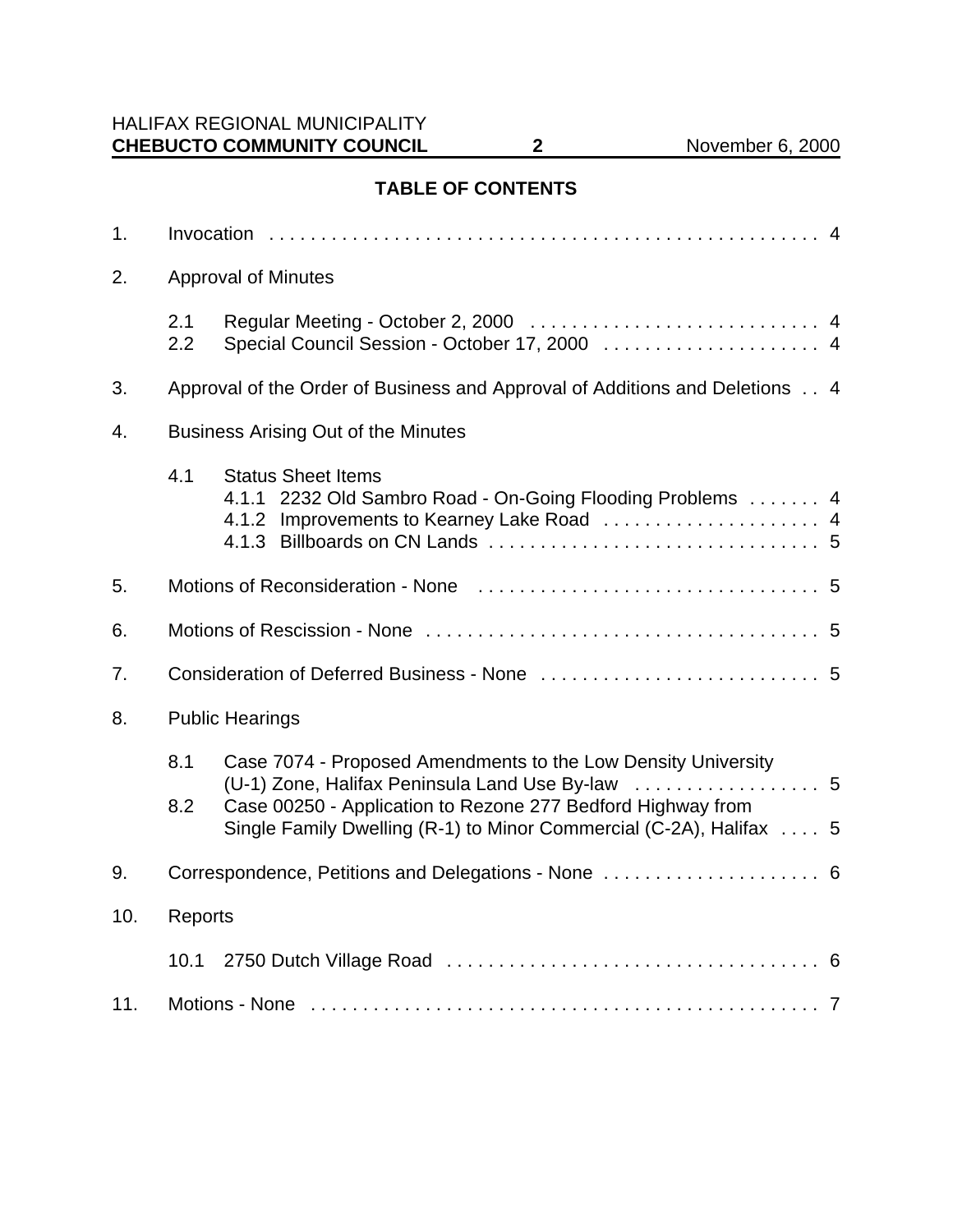# 12. Added Items

|     | 12.1 Councillor Appointment to Membership Selection Committee  7<br>12.3 School Closures - J.L. Ilsley Family of Schools  8 |
|-----|-----------------------------------------------------------------------------------------------------------------------------|
| 13. |                                                                                                                             |
| 14. |                                                                                                                             |
| 15. |                                                                                                                             |
| 16. |                                                                                                                             |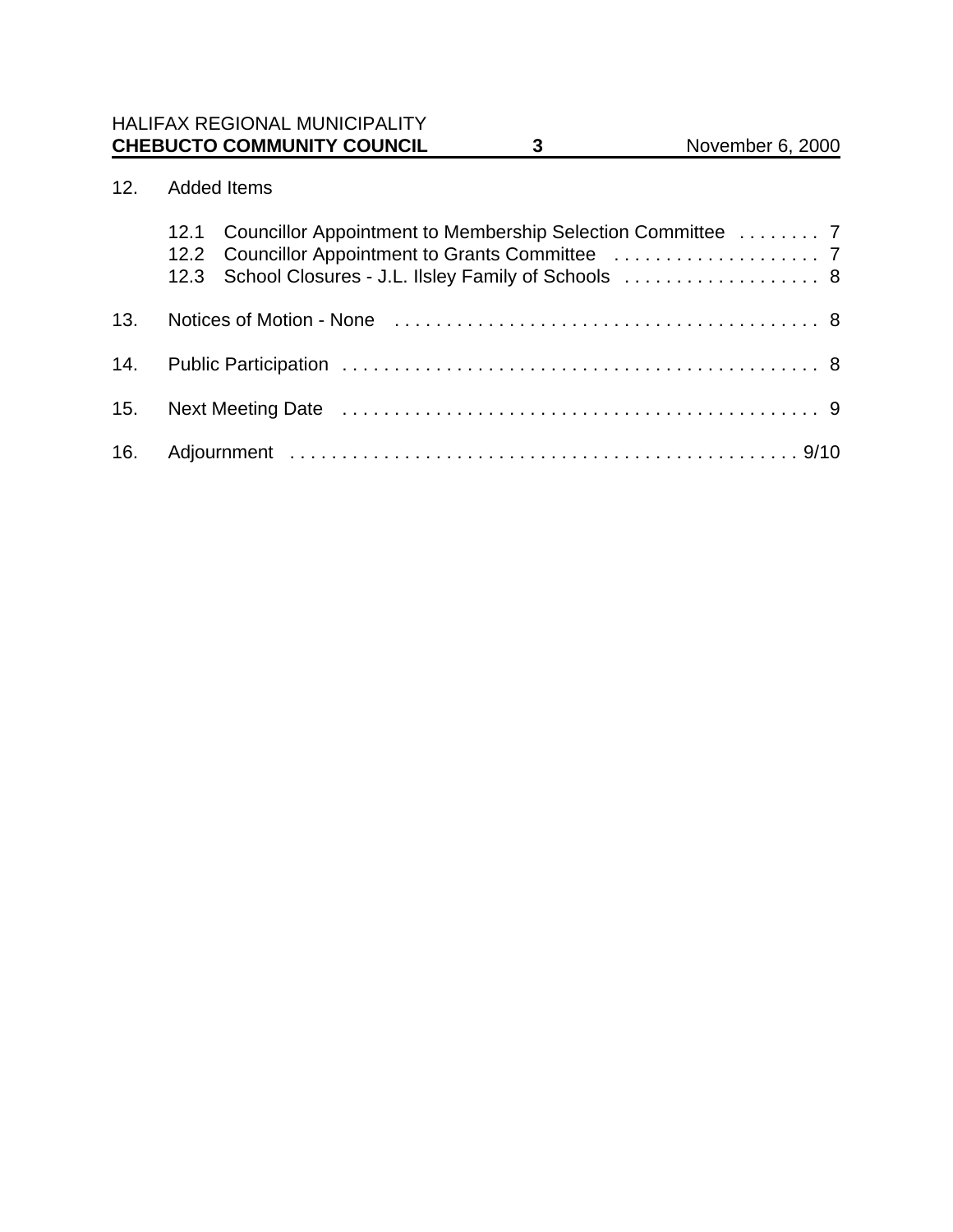### 1. **INVOCATION**

The meeting was called to order with an Invocation at 7:00 p.m. at 2750 Dutch Village Road, Halifax. The Chair recognized Councillors-Elect Diana Whalen and Linda Mosher, who were in attendance.

#### 2. **APPROVAL OF MINUTES**

2.1 **Regular Meeting - October 2, 2000**

**MOVED by Councillors Read and Walker to approve the Minutes of Regular Meeting dated October 2, 2000 as circulated. MOTION PUT AND PASSED.**

2.2 **Special Council Session - October 17, 2000**

**MOVED by Councillors Walker and Read to approve the Minutes of Special Council Session held on October 17, 2000 as circulated. MOTION PUT AND PASSED.**

### 3. **APPROVAL OF THE ORDER OF BUSINESS AND APPROVAL OF ADDITIONS AND DELETIONS**

Added Items: Community Council Representation on Membership Selection Committee - Councillor Walker Community Council Representation on Grants Committee - Councillor Walker School Closures - Councillor Adams

**MOVED by Councillors Read and Walker to approve the Order of Business as amended. MOTION PUT AND PASSED.**

## 4. **BUSINESS ARISING OUT OF THE MINUTES**

#### 4.1 **Status Sheet Items**

## 4.1.1 2232 Old Sambro Road - On-Going Flooding Problems

Councillor Adams advised that he has been in contact with John Sheppard, Environmental Services, HRM and the issue is being addressed. To be left on the Status Sheet.

#### 4.1.2 Improvements to Kearney Lake Road

No additional information. To be left on the Status Sheet.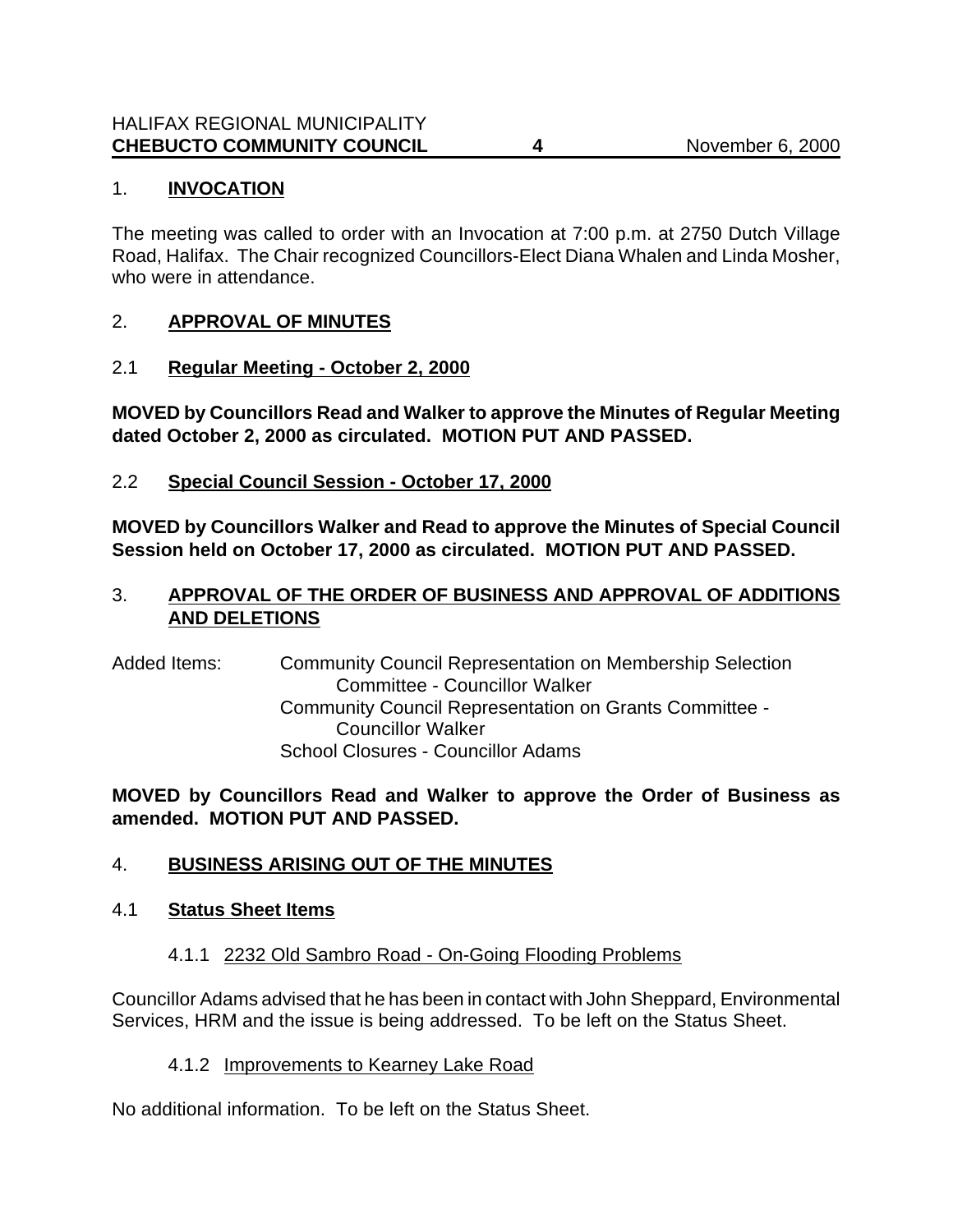#### 4.1.3 Billboards on CN Lands

No additional information. To be left on the Status Sheet.

- 5. **MOTIONS OF RECONSIDERATION** None
- 6. **MOTIONS OF RESCISSION** None
- 7. **CONSIDERATION OF DEFERRED BUSINESS** None
- 8. **PUBLIC HEARINGS**

#### 8.1 **Case 7074 - Proposed Amendments to the Low Density University (U-1) Zone, Halifax Peninsula Land Use By-law**

A Staff Report dated August 23, 2000 was before Community Council.

Gary Porter, Planner advised that proposed amendments apply to the entire Peninsula. Peninsula and Western Region Community Council held a Public Hearing on October 25, 2000 but agreed to defer a decision for additional information with regard to parking and how the proposed amendments would affect existing uses. He recommended, therefore, that Chebucto Community Council adjourn the Public Hearing to the next meeting at which time the additional information will be available and Peninsula and Western Region Community Council will most likely have made a decision.

**MOVED by Councillors Walker and Rankin to adjourn the Public Hearing to December 4, 2000. MOTION PUT AND PASSED.**

#### 8.2 **Case 00250 - Application to Rezone 277 Bedford Highway from Single Family Dwelling (R-1) to Minor Commercial (C-2A), Halifax**

A Staff Report dated October 2, 2000 was before Community Council.

Maya Ray, Planner provided an overview of the application with the aid of overheads and advised that staff was recommending approval of the application.

Councillor Walker asked if it was possible to get to the parking spaces from the adjacent HRM parking lot. In response, Ms. Ray advised it was not possible.

The Chair then called three times for speakers for or against the application. There were none.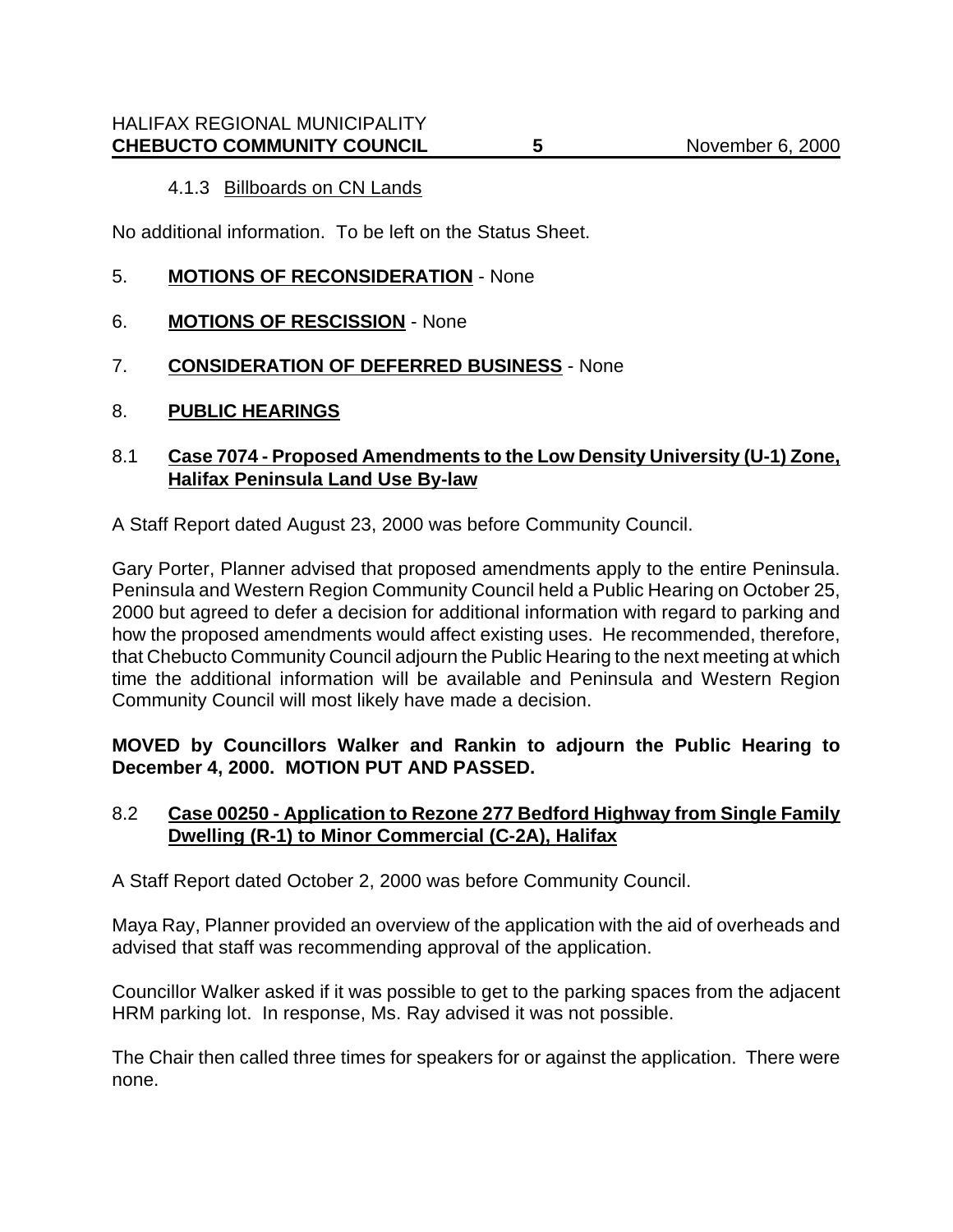### **MOVED by Councillors Read and Walker to close the Public Hearing. MOTION PUT AND PASSED.**

Councillor Stone advised that people he talked to were in favour of the proposal and pleased that the property has been fixed up. The property does have commercial around it. His only concern was the public parking lot next door, which has a two-hour parking limit which, in his opinion, was too long. The purpose of the public parking was a lookoff. He understood the parking lot was being used for other reasons - people were using it for all-day parking, for instance. He asked if anyone has looked into this concern, which was raised at the Public Information Meeting.

Ms. Ray, in response, advised that she forwarded the issue to By-law Enforcement re enforcement. As far as changing the time limit, the parking lot in question falls under parkland and she would follow up.

**MOVED by Councillors Stone and Walker to approve the rezoning of 277 Bedford Highway (PID 40724734), Halifax from Single Family Dwelling (R-1) to Minor Commercial (C-2A). MOTION PUT AND PASSED.**

### 9. **CORRESPONDENCE, PETITIONS AND DELEGATIONS** - None

#### 10. **REPORTS**

#### 10.1 **2750 Dutch Village Road**

Councillor Read stated there was concern about the disposition of the above building and the planning issues concerning this. The building is zoned C-1 which allows the sale for commercial uses; however, it has been designated for at least 20 years for residential purposes with the intention that if it was ever disposed of, it would go to residential uses. He asked Mr. Porter, Planner to provide information on the scenario to occur before the building is sold, or the conditions in the Agreement of Purchase and Sale.

Mr. Porter advised that he was involved as far as planning issues were concerned. There was a condition in the Agreement of Purchase and Sale that HRM would have 180 days to go through the process of amending the Municipal Planning Strategy. After that, if it is amended, Maritime Life will buy the building. If it is not amended, Maritime Life could still buy the building but it would give them an option to not buy it if there are no changes by that time.

Councillor Read asked for clarification that if there is no redesignation, was HRM still obligated to sell. In response, Mr. Porter advised he understood that Maritime Life was not obligated to buy if it was not redesignated.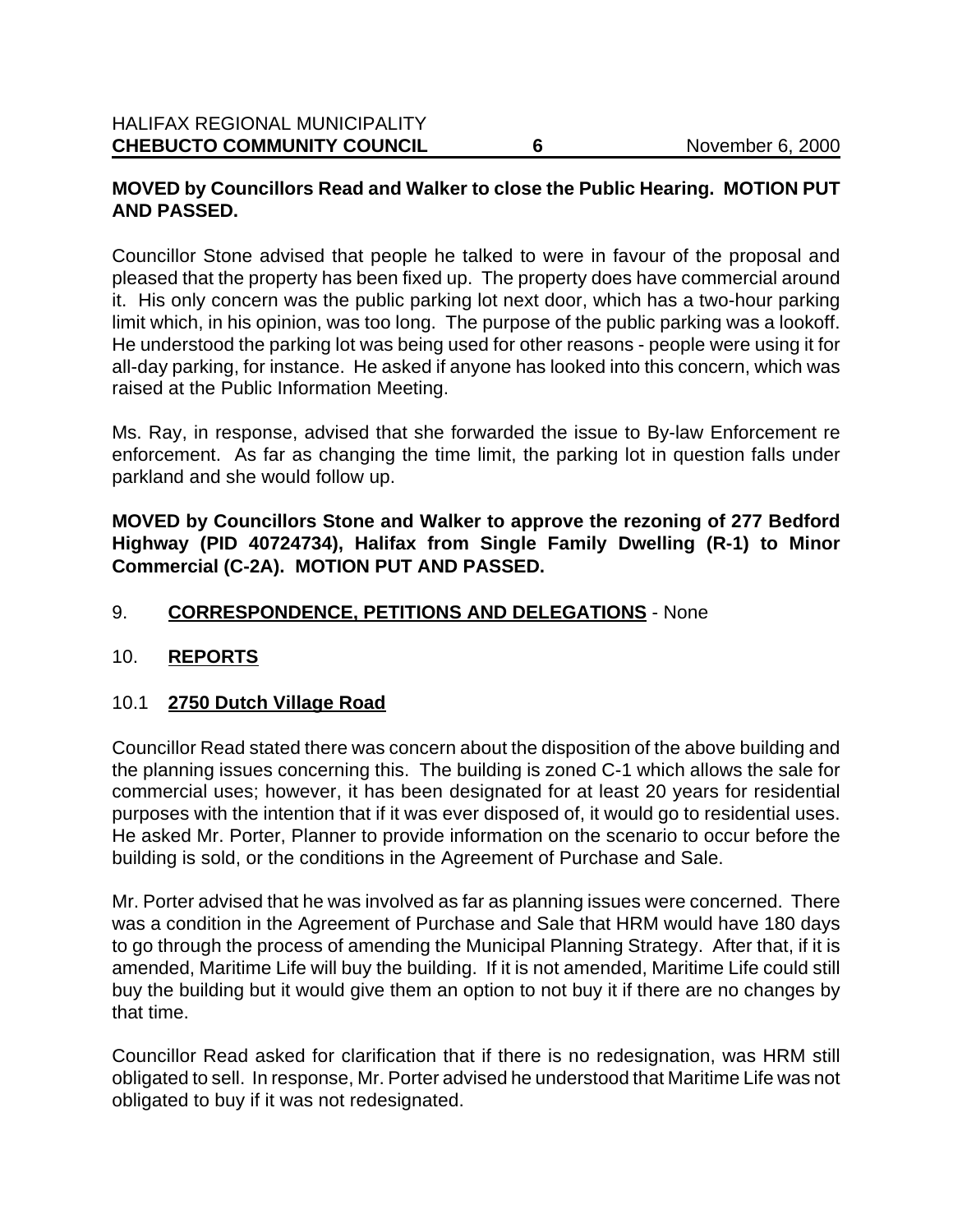# HALIFAX REGIONAL MUNICIPALITY **CHEBUCTO COMMUNITY COUNCIL 7** 7 November 6, 2000

Councillor Read asked if Regional Council has declared the property surplus yet or does Regional Council still have to make a decision on whether or not they want to sell the building. In response, Mr. Porter advised that the Agreement of Purchase and Sale has been agreed to in principle with the condition that if it does not get redesignated to commercial, Maritime Life has the option of backing out.

Mr. Porter added that his involvement was with the amendments to the Municipal Planning Strategy. He expected that there would be a Public Information Meeting held the first week of January, 2001.

Councillor Stone said there was some concern about where Community Council will meet and where the storefront will be for the general public in the Western area. He felt it was important that the public have some indication of the alternatives.

Councillor Read advised he sent out a Press Release last week which covered his viewpoints. Copies were available to the public.

Councillor Walker said he also wanted to know where staff would be placed in the Western area. He requested that this matter remain on the Agenda to obtain additional information for the next meeting of Community Council.

**MOVED by Councillors Read and Stone to request a Staff Report updating Community Council on the purchase of the property, where staff will be relocated, where storefront will be relocated and where Community Councils and Boards and Committees who meet at this location now would meet in future. MOTION PUT AND PASSED.**

11. **MOTIONS** - None

## 12. **ADDED ITEMS**

## 12.1 **Councillor Appointment to Membership Selection Committee**

**MOVED by Councillors Read and Stone that Councillor Walker be designated as Chebucto Community Council's representative on Membership Selection Committee. MOTION PUT AND PASSED.**

## 12.2 **Councillor Appointment to Grants Committee**

**MOVED by Councillors Read and Stone that Councillor Walker be designated as Chebucto Community Council's representative on Grants Committee. MOTION PUT AND PASSED.**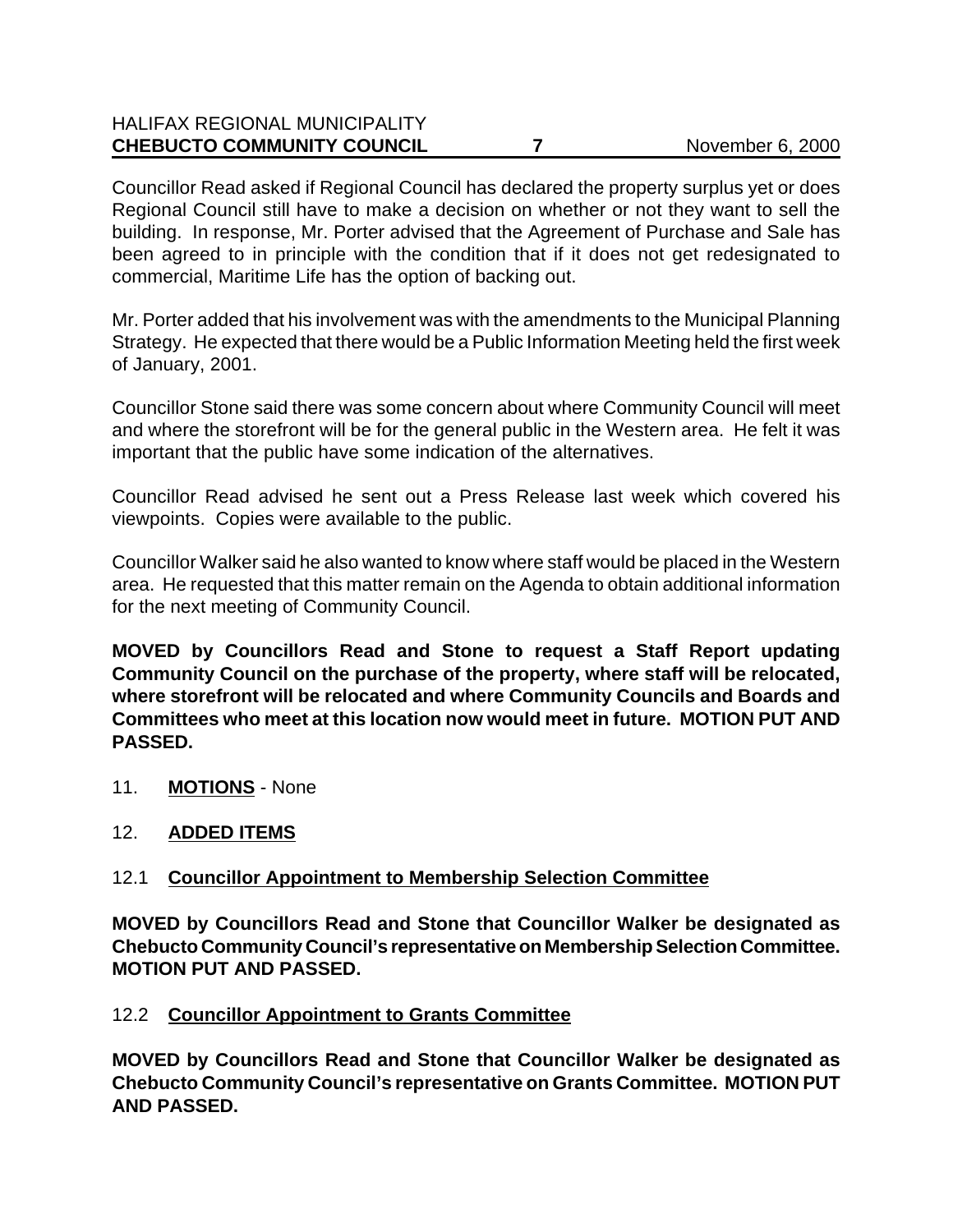# 12.3 **School Closures - J. L. Ilsley Family of Schools**

Councillor Adams said he understood there were recommendations coming forward to close schools in the J. L. Ilsley Family of Schools with the intent to close the equivalent of 27 classrooms. One of the issues was that there was no opportunity to close a number of classrooms in a number of schools; the entire school would close. The time frame was very aggressive in that the decision will be made in February, 2001 which would mean meetings during the Christmas season and the lack of opportunity for information. He asked for support from Community Council to pass a motion to delay the process of school closures for one year to allow ample time to gather pertinent information, particularly with regard to development in District 18. He indicated there were approximately 500 units planned in the Mainland South area alone, not even touching on the number of units that would go into the Herring Cove Road area with the introduction of sewer and water.

#### **MOVED by Councillors Read and Walker that a letter be sent to the School Board in this regard. MOTION PUT AND PASSED.**

#### 13. **NOTICES OF MOTION** - None

## 14. **PUBLIC PARTICIPATION**

Mr. Jack Lanigan, 21 Milsom Avenue said he was concerned about how the sale of 2750 Dutch Village Road came about - was it a sudden sale and is it a done deal, was it something in the works for awhile, does staff have the power to do this without prior knowledge of the taxpayers.

Councillor Read stated that some time ago Regional Council gave staff direction to dispose of surplus properties. The matter of 2750 Dutch Village Road was raised at a Chebucto Community Council meeting a number of months ago but it was only recently that the interested party made a firm offer. There has to be a Public Hearing to change the designation of the land from residential to commercial.

Mr. Lanigan continued that he would hate to see the area lose a prime location for the taxpayers. He did not think this was a good move.

Mr. Brian Adams, 22 Rockwood, President of the Rockwood Community Association stated he was representing about 35 homes who are neighbours to 2750 Dutch Village Road. The first he became aware of the proposal was a letter from Maritime Life. If the designation of the property is going to be changed, then the neighbours would have to be notified. Maritime Life indicated they have no intention to raise the height of the building but would renovate it which did not cause any problems as far as he was concerned.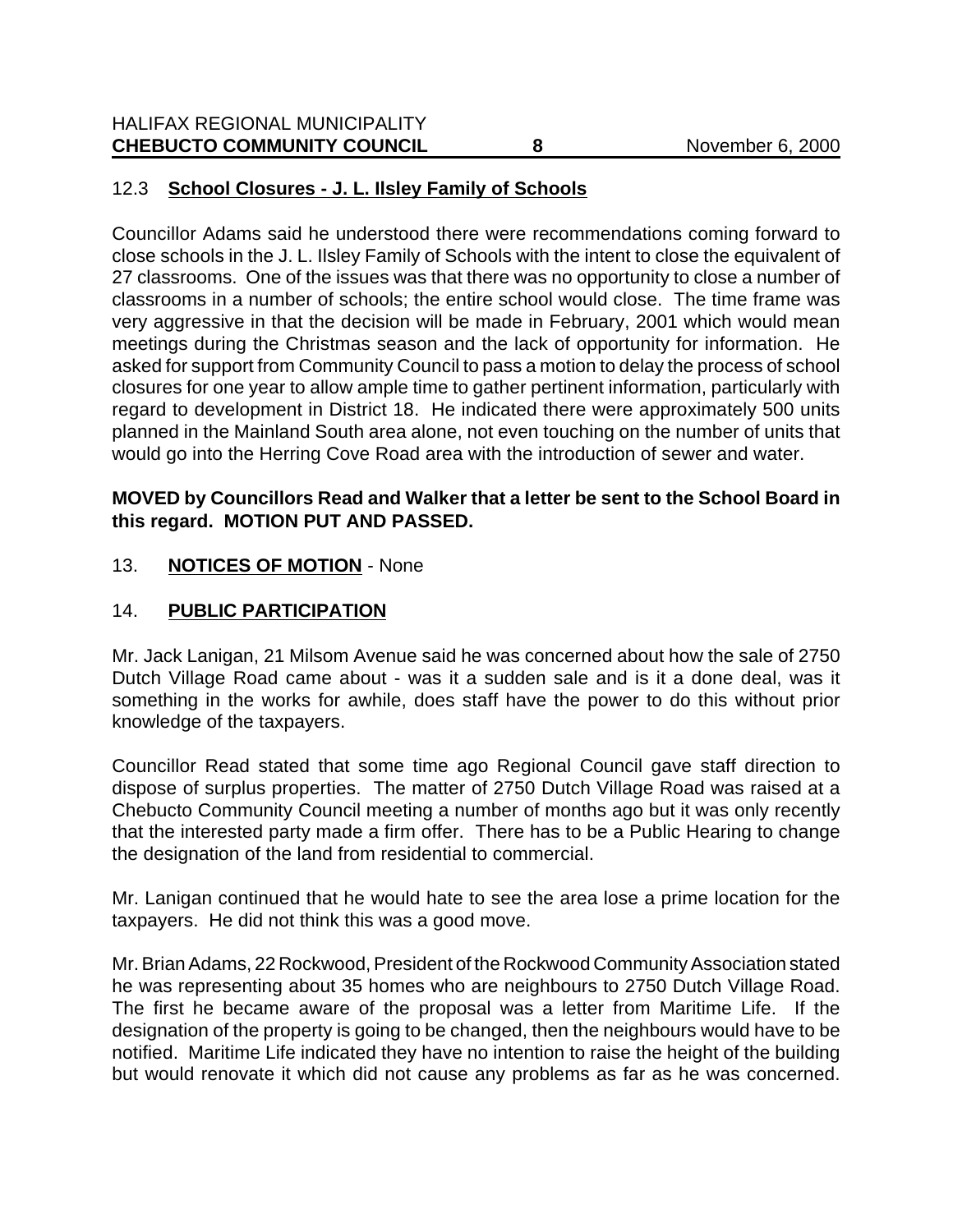#### HALIFAX REGIONAL MUNICIPALITY **CHEBUCTO COMMUNITY COUNCIL 9** November 6, 2000

There was concern with the long term, however, when Maritime Life might want to build another tower and there was a big piece of land involved.

As far as Egan House was concerned, Mr. Adams stated that the residents of the area wanted to ensure that whatever sale is made of the property would be in keeping with the neighbourhood. He wanted to ensure that there was adequate notification of the neighbourhood. The neighbours were ready to embrace any proper use but wanted to be part of the process to ensure that proper use.

Councillor Walker advised that Egan House is not part of the 2750 Dutch Village Road property. The Egan House property is zoned R-1.

Mr. William Phillips, 9 Crestview Drive raised the following points:

- He was concerned with the process as to how 2750 Dutch Village Road has become the prospect of a potential sale.
- He asked if the building has been declared surplus to the needs of HRM.
- He got the impression that Council itself has not made it generally known or does not understand the process.
- If staff has the opinion that the building is surplus, he assumed it would come before Council for a decision.
- Staff should come forward with a plan as to where all the staff will go and what sort of facility will be offered to HRM taxpayers if the building in question is no longer available.
- He asked why the Egan House property was being retained but there was a sale going forward for 2750 Dutch Village Road.
- He thought the deal was already done with regard to 2750 Dutch Village Road.

Following this, Mr. Phillips extended thanks to out-going Councillors Read and Stone for their valuable contribution and service during their terms as Councillors for Districts 17 and 16 respectively.

## 15. **NEXT MEETING DATE** - December 4, 2000.

#### 16. **ADJOURNMENT**

Councillor Adams expressed thanks and appreciation to out-going Councillors Read and Stone on behalf of Community Council.

Councillor Walker expressed pleasure with working with the two out-going Councillors and wished them good luck in the future.